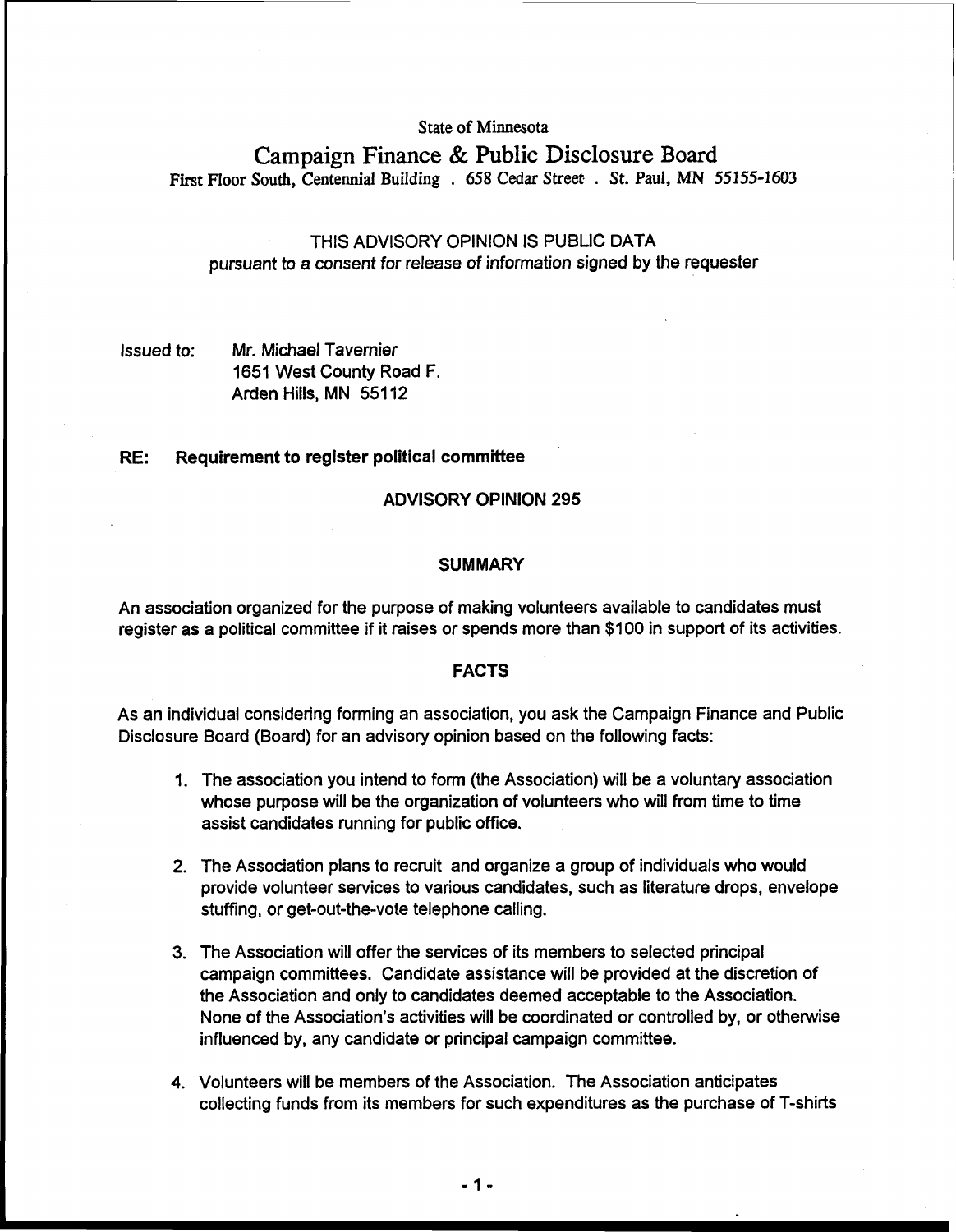5. The Association will not make monetary contributions to any candidate and will not make independent expenditures as that term is defined in Minn. Stat. § 10A.01, subd. 10b.

## **ISSUE**

Must the Association described above register with the Board as a political committee pursuant to Minnesota Statutes Chapter IOA?

#### **OPINION**

The Association must register as a political committee within 14 days of the date it raises or spends more than \$100 in the furtherance of its stated purposes.

The purpose of the Association is to influence the election of selected candidates by providing services them. Thus, it is a political committee. Minn. Stat. § 10A.01, subd. 15.

Money collected from an Association member is a contribution to the Association. Minn. Stat. § 10A.01, subds. 7 and 7a. An expenditure in furtherance of the Association's mission is an expenditures for the purpose of influencing the election of candidates. Minn. Stat. § 10A.01, subd 10.

Minn. Stat. § 10A. 14 requires a political committee to register with the Board within 14 days of

the date upon which it has accepted contributions or made expenditures in excess of \$100.<br>
Issued: *July 24, 1998*<br>
Carolyn D. Rodriguez, Chair

Carolyn D. Rodriguez, Chair Campaign Finance and Public Disclosure Board